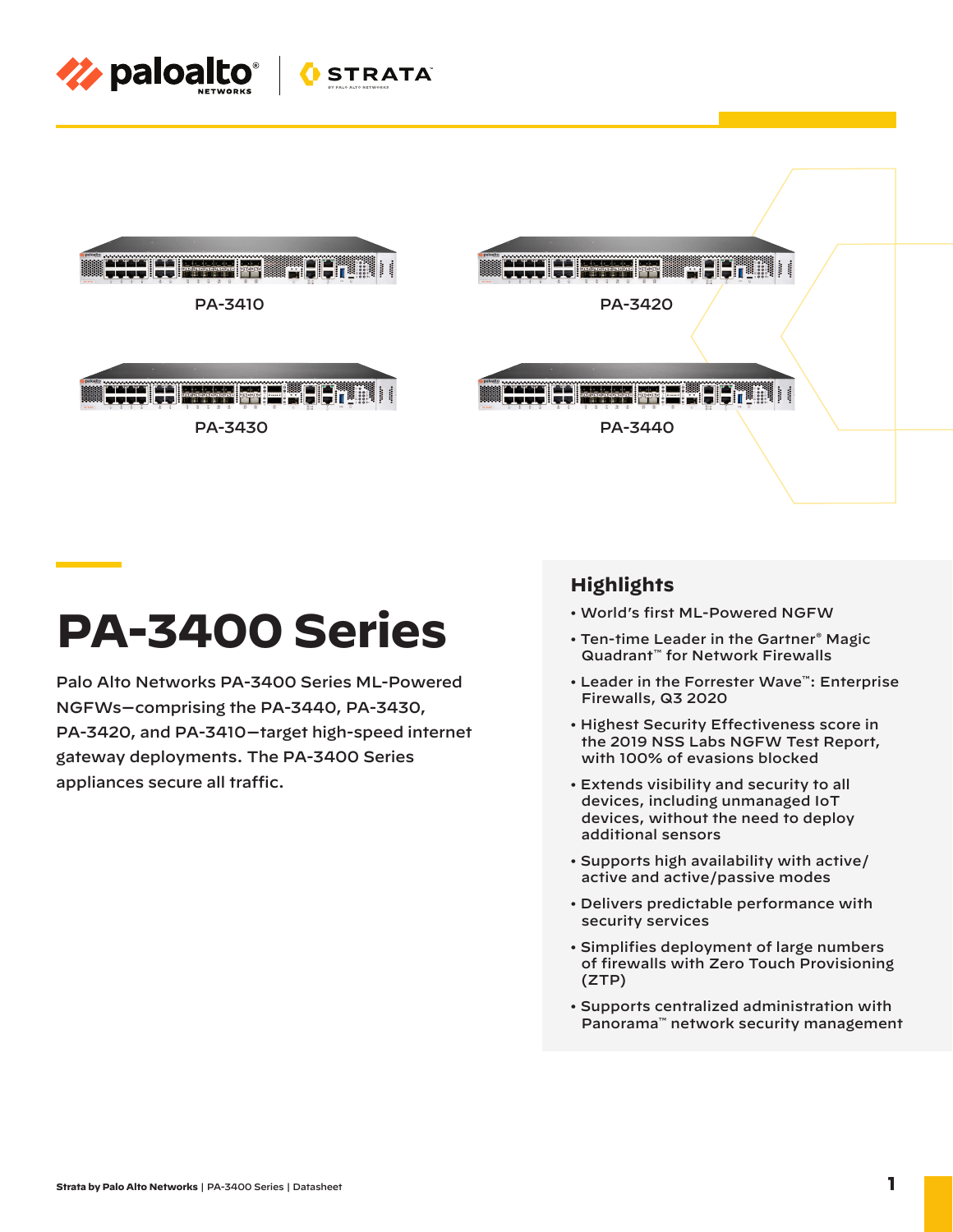The world's first ML-Powered Next-Generation Firewall (NGFW) enables you to prevent unknown threats, see and secure everything—including the Internet of Things (IoT)—and reduce errors with automatic policy recommendations.

The controlling element of the PA-3400 Series is PAN-OS®, the same software that runs all Palo Alto Networks NGFWs. PAN-OS natively classifies all traffic, inclusive of applications, threats, and content, and then ties that traffic to the user regardless of location or device type. The application, content, and user—in other words, the elements that run your business—then serve as the basis of your security policies, resulting in improved security posture and reduced incident response time.

# **Key Security and Connectivity Features**

## **ML-Powered Next-Generation Firewall**

- Embeds machine learning (ML) in the core of the firewall to provide inline signatureless attack prevention for file-based attacks while identifying and immediately stopping never-before-seen phishing attempts.
- Leverages cloud-based ML processes to push zero-delay signatures and instructions back to the NGFW.
- Uses behavioral analysis to detect IoT devices and make policy recommendations; cloud-delivered and natively integrated service on the NGFW.
- Automates policy recommendations that save time and reduce the chance of human error.

### **Identifies and Categorizes All Applications, on All Ports, All the Time, with Full Layer 7 Inspection**

- Identifies the applications traversing your network irrespective of port, protocol, evasive techniques, or encryption (TLS/SSL). In addition, it automatically discovers and controls new applications to keep pace with the SaaS explosion with SaaS Security subscription.
- Uses the application, not the port, as the basis for all your safe enablement policy decisions: allow, deny, schedule, inspect, and apply traffic-shaping.
- Offers the ability to create custom App-ID™ tags for proprietary applications or request App-ID development for new applications from Palo Alto Networks.
- Identifies all payload data within the application (e.g., files and data patterns) to block malicious files and thwart data exfiltration attempts.
- Creates standard and customized application usage reports, including software-as-a-service (SaaS) reports that provide insight into all sanctioned and unsanctioned SaaS traffic on your network.
- Enables safe migration of legacy Layer 4 rule sets to App-ID-based rules with built-in Policy Optimizer, giving you a rule set that is more secure and easier to manage.
- Check out the [App-ID tech brief](https://www.paloaltonetworks.com/resources/techbriefs/app-id-tech-brief) for more information.

### **Enforces Security for Users at Any Location, on Any Device, While Adapting Policy Based on User Activity**

- Enables visibility, security policies, reporting, and forensics based on users and groups—not just IP addresses.
- Easily integrates with a wide range of repositories to leverage user information: wireless LAN controllers, VPNs, directory servers, SIEMs, proxies, and more.
- Allows you to define Dynamic User Groups (DUGs) on the firewall to take time-bound security actions without waiting for changes to be applied to user directories.
- Applies consistent policies irrespective of users' locations (office, home, travel, etc.) and devices (iOS and Android® mobile devices, macOS®, Windows®, Linux desktops, laptops; Citrix and Microsoft VDI and Terminal Servers).
- Prevents corporate credentials from leaking to third-party websites and prevents reuse of stolen credentials by enabling multi-factor authentication (MFA) at the network layer for any application without any application changes.
- Provides dynamic security actions based on user behavior to restrict suspicious or malicious users.
- Consistently authenticates and authorizes your users, regardless of location and where user identity stores live, to quickly move towards a Zero Trust security posture with Cloud Identity Engine—an entirely new cloud-based architecture for identity-based security. Check out the [Cloud Identity](https://www.paloaltonetworks.com/resources/techbriefs/cloud-identity-engine)  [Engine solution brief](https://www.paloaltonetworks.com/resources/techbriefs/cloud-identity-engine) for more information.

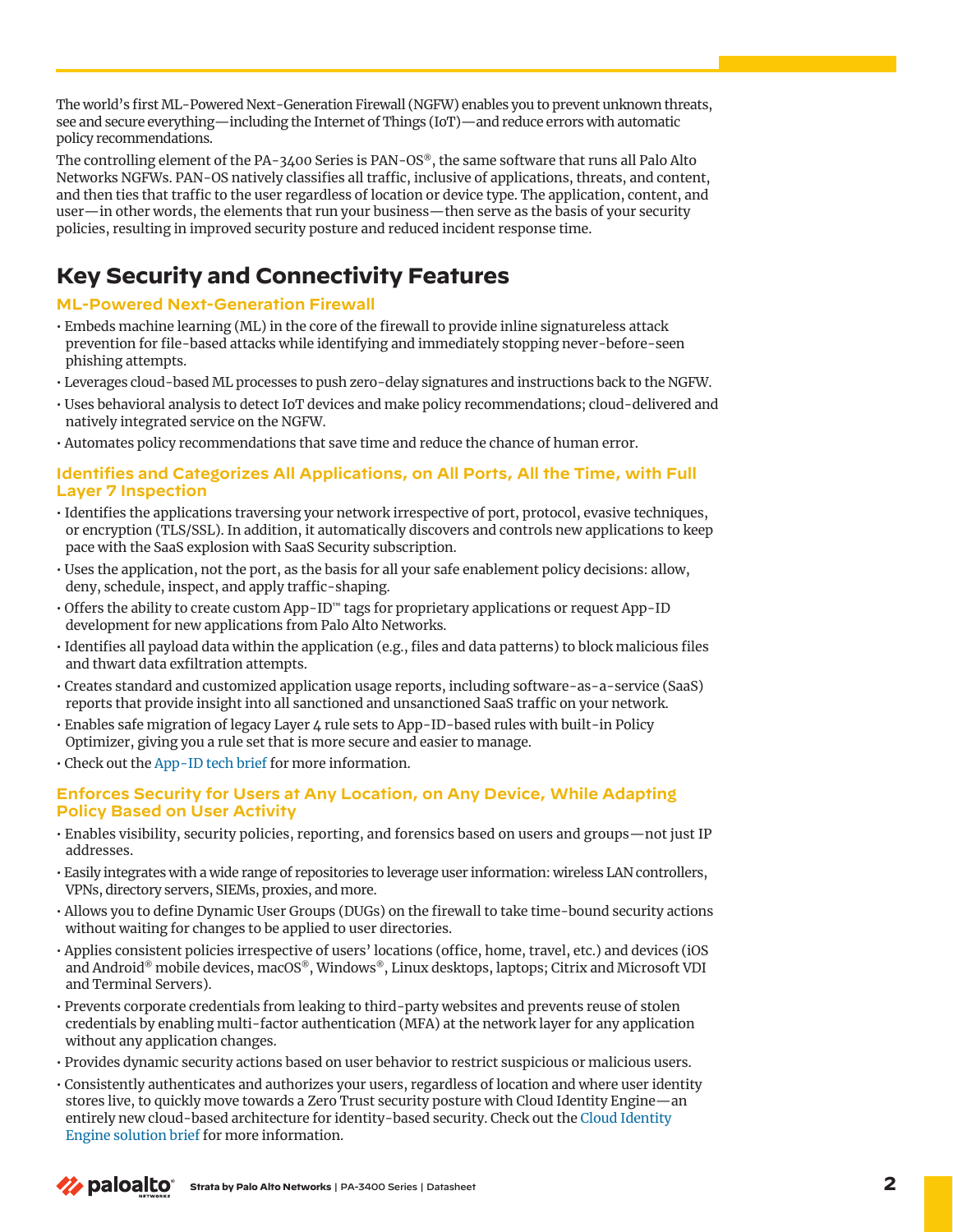### **Prevents Malicious Activity Concealed in Encrypted Traffic**

- Inspects and applies policy to TLS/SSL-encrypted traffic, both inbound and outbound, including for traffic that uses TLS 1.3 and HTTP/2.
- Offers rich visibility into TLS traffic, such as amount of encrypted traffic, TLS/SSL versions, cipher suites, and more, without decrypting.
- Enables control over use of legacy TLS protocols, insecure ciphers, and misconfigured certificates to mitigate risks.
- Facilitates easy deployment of decryption and lets you use built-in logs to troubleshoot issues, such as applications with pinned certificates.
- Lets you enable or disable decryption flexibly based on URL category and source and destination zone, address, user, user group, device, and port, for privacy and regulatory compliance purposes.
- Allows you to create a copy of decrypted traffic from the firewall (i.e., decryption mirroring) and send it to traffic collection tools for forensics, historical purposes, or data loss prevention (DLP).
- Allows you to intelligently forward all traffic (decrypted TLS, non-decrypted TLS, and non-TLS) to third-party security tools with Network Packet Broker and optimize your network performance and reduce operating expenses.
- Refer to this [decryption white paper](https://www.paloaltonetworks.com/resources/whitepapers/decryption-why-where-and-how) to learn where, when and how to decrypt to prevent threats and secure your business.

#### **Offers Centralized Management and Visibility**

- Benefits from centralized management, configuration, and visibility for multiple distributed Palo Alto Networks NGFWs (irrespective of location or scale) through Panorama network security management in one unified user interface.
- Streamlines configuration sharing through Panorama with templates and device groups and scales log collection as logging needs increase.
- Enables users, through the Application Command Center (ACC), to obtain deep visibility and comprehensive insights into network traffic and threats.

#### **Maximize Your Security Investment and Prevent Business Disruption with AIOps**

- AIOps for NGFW delivers continuous best practice recommendations customized to your unique deployment to strengthen your security posture and get the most out of your security investment.
- Intelligently predicts firewall health, performance and capacity problems based on ML powered by advanced telemetry data. It also provides actionable insights to resolve the predicted disruptions.

#### **Detects and Prevents Advanced Threats with Cloud-Delivered Security Services**

Today's sophisticated cyberattacks can spawn 45,000 variants in 30 minutes using multiple threat vectors and advanced techniques to deliver malicious payloads. Traditional siloed security causes challenges for organizations by introducing security gaps, increasing overhead for security teams, and hindering business productivity with inconsistent access and visibility.

Seamlessly integrated with our industry-leading NGFWs, our Cloud-Delivered Security Services use the network effect of 80,000 customers to instantly coordinate intelligence and protect against all threats across all vectors. Eliminate coverage gaps across your locations and take advantage of best-in-class security delivered consistently in a platform to stay safe from even the most advanced and evasive threats.

Services include:

- **• Advanced Threat Prevention**: Stop known exploits, malware, malicious URLs, spyware, and command and control (C2) with 96% prevention of web-based Cobalt Strike C2 and 48% more unknown C2 detected than the industry's leading intrusion prevention (IPS) solution.
- **• WildFire+ malware prevention**: Ensure files are safe by automatically detecting and preventing unknown malware 180X faster with industry-largest threat intelligence and malware prevention engine.
- **• Advanced URL Filtering**: Enable safe access to the internet with the industry's first real-time prevention of known and unknown websites, stopping 76% of malicious URLs 24 hours before other vendors.
- **• DNS Security**: Gain 40% more DNS-attack coverage and disrupt the 80% of attacks that use DNS for command and control and data theft, without requiring any changes to your infrastructure.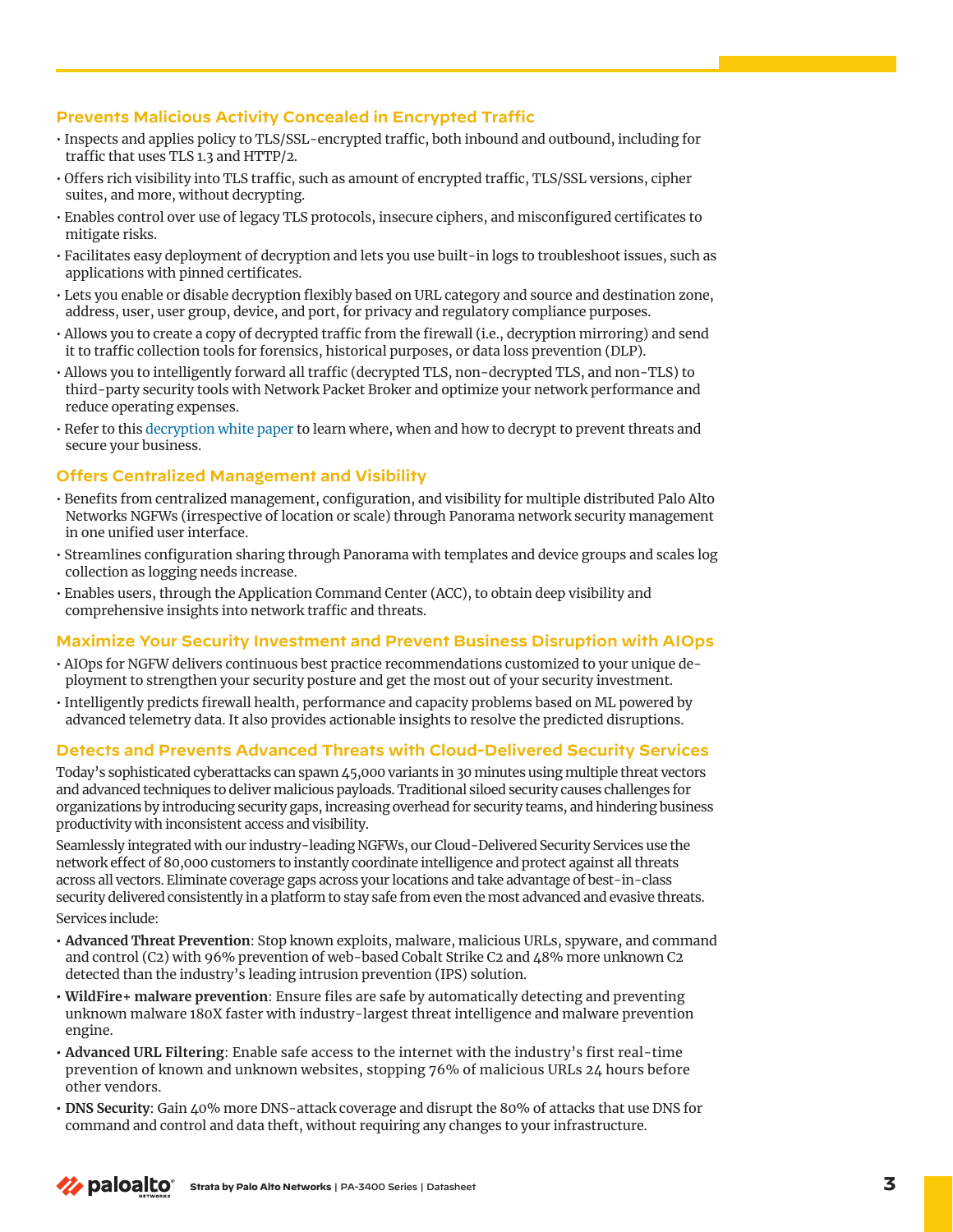- **• Enterprise DLP**: Minimize risk of a data breach, stop out-of-policy data transfers, and enable compliance consistently across your enterprise, with 2X greater coverage of any cloud-delivered enterprise DLP.
- **• SaaS Security**: Stay ahead of the SaaS explosion with the industry's only Next-Generation CASB to automatically see and secure all apps across all protocols.
- **• IoT Security**: Safeguard every "thing" and implement Zero Trust device security 20X faster, with the industry's smartest security for smart devices.

#### **Delivers a Unique Approach to Packet Processing with Single-Pass Architecture**

- Performs networking, policy lookup, application and decoding, and signature matching—for all threats and content—in a single pass. This significantly reduces the amount of processing overhead required to perform multiple functions in one security device.
- Avoids introducing latency by scanning traffic for all signatures in a single pass, using stream-based, uniform signature matching.
- Enables consistent and predictable performance when security subscriptions are enabled. (In table 1, "Threat Prevention throughput" is measured with multiple subscriptions enabled.)

#### **Enables SD-WAN Functionality**

- Allows you to easily adopt SD-WAN by simply enabling it on your existing firewalls.
- Enables you to safely implement SD-WAN, which is natively integrated with our industry-leading security.
- Delivers an exceptional end-user experience by minimizing latency, jitter, and packet loss.

| Table 1: PA-3400 Series Performance and Capacities             |                  |                  |                  |                  |  |
|----------------------------------------------------------------|------------------|------------------|------------------|------------------|--|
|                                                                | <b>PA-3440</b>   | <b>PA-3430</b>   | <b>PA-3420</b>   | <b>PA-3410</b>   |  |
| Firewall throughput (HTTP/appmix)*                             | $30.2/24$ Gbps   | $25.5/20.5$ Gbps | $20.8/16.9$ Gbps | $14.5/11.6$ Gbps |  |
| Threat Prevention throughput (HTTP/<br>$appmix$ ) <sup>†</sup> | $11.0/12.8$ Gbps | $9.2/10.5$ Gbps  | 7.6/8.7 Gbps     | $5.2/5.9$ Gbps   |  |
| IPsec VPN throughput <sup>#</sup>                              | $14.5$ Gbps      | $12.2$ Gbps      | 9.9 Gbps         | 6.8 Gbps         |  |
| Max sessions                                                   | 3M               | 2.5M             | 2M               | 1.4M             |  |
| New sessions per second <sup>§</sup>                           | 268,000          | 240,000          | 205,000          | 145,000          |  |
| Virtual systems (base/max) <sup>  </sup>                       | 1/11             | 1/11             | 1/11             | 1/11             |  |

Note: Results were measured on PAN-OS 10.2

\* Firewall throughput is measured with App-ID and logging enabled, utilizing 64 KB HTTP/appmix transactions.

† Threat Prevention throughput is measured with App-ID, IPS, antivirus, antispyware, WildFire, DNS Security, file blocking, and logging enabled, utilizing 64 KB HTTP/appmix transactions.

‡ IPsec VPN throughput is measured with 64 KB HTTP transactions and logging enabled.

§ New sessions per second is measured with application-override, utilizing 1 byte HTTP transactions.

|| Adding virtual systems over base quantity requires a separately purchased license.

#### **Table 2: PA-3400 Series Networking Features**

L2, L3, tap, virtual wire (transparent mode)

OSPFv2/v3 with graceful restart, BGP with graceful restart, RIP, static routing

Policy-based forwarding

Point-to-point protocol over Ethernet (PPPoE)

Multicast: PIM-SM, PIM-SSM, IGMP v1, v2, and v3

Bidirectional Forwarding Detection (BFD)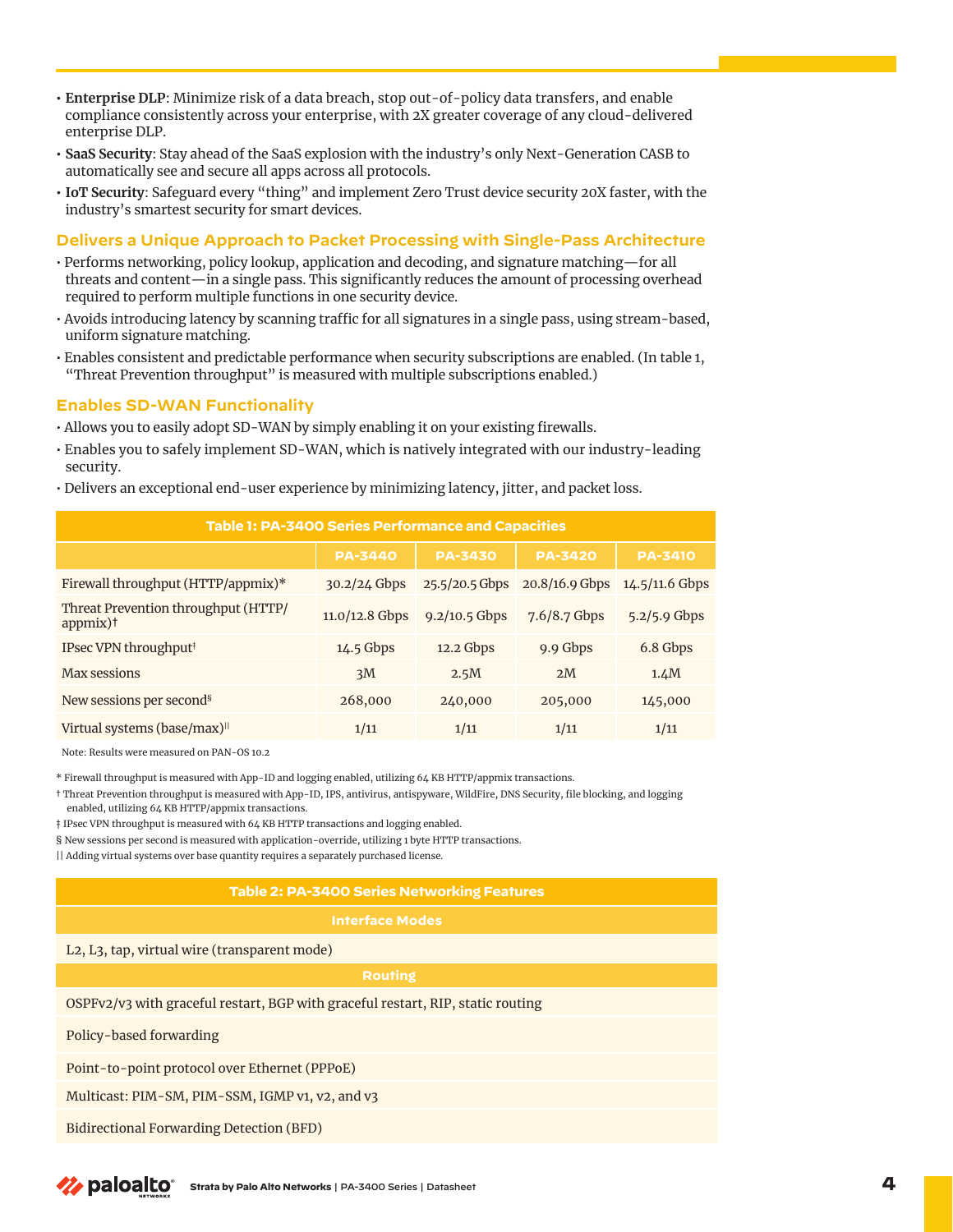#### **Table 2: PA-3400 Series Networking Features (continued)**

Key exchange: manual key, IKEv1, and IKEv2 (pre-shared key, certificate-based authentication)

Encryption: 3DES, AES (128-bit, 192-bit, 256-bit)

Authentication: MD5, SHA-1, SHA-256, SHA-384, SHA-512

**VLANs**

802.1Q VLAN tags per device/per interface: 4,094/4,094

Aggregate interfaces (802.3ad), LACP

**Network Address Translation**

NAT modes (IPv4): static IP, dynamic IP, dynamic IP and port (port address translation)

NAT64, NPTv6

Additional NAT features: dynamic IP reservation, tunable dynamic IP and port oversubscription

Modes: active/active, active/passive, HA clustering

Failure detection: path monitoring, interface monitoring

5G Security

5G MEC (multi-access edge computing) Security

GTP Security

SCTP Security

\* For additional information, refer to our [ML-Powered NGFWs for 5G datasheet.](https://www.paloaltonetworks.com/resources/datasheets/ml-powered-ngfws-for-5g)

| Table 3: PA-3400 Series Hardware Specifications                                                                                                     |  |  |  |
|-----------------------------------------------------------------------------------------------------------------------------------------------------|--|--|--|
| 1/0                                                                                                                                                 |  |  |  |
| PA-3440: 1G/2.5G/5G/10G (12), 1G/10G SFP/SFP+ (10), 25G SFP28 (4), 40G/100G QSFP/QSFP28 (2)                                                         |  |  |  |
| PA-3430: 1G/2.5G/5G/10G (12), 1G/10G SFP/SFP+ (10), 25G SFP28 (4), 40G/100G QSFP/QSFP28 (2)                                                         |  |  |  |
| PA-3420: 1G/2.5G/5G/10G (12), 1G/10G SFP/SFP+ (10), 25G SFP28 (4)                                                                                   |  |  |  |
| PA-3410: 1G/2.5G/5G/10G (12), 1G/10G SFP/SFP+ (10), 25G SFP28 (4)                                                                                   |  |  |  |
| <b>Management I/O</b>                                                                                                                               |  |  |  |
| 100/1000 out-of-band management port (1)<br>100/1000 high availability (2), 10G SFP+ high availability (1)<br>RJ-45 console port (1), Micro USB (1) |  |  |  |
| <b>Storage Capacity</b>                                                                                                                             |  |  |  |
| 480 GB SSD                                                                                                                                          |  |  |  |
| <b>Power Supply (Avg/Max Power Consumption)</b>                                                                                                     |  |  |  |
| Redundant 450-watt AC (155W/190W)                                                                                                                   |  |  |  |
| Max BTU/hr                                                                                                                                          |  |  |  |
| 650                                                                                                                                                 |  |  |  |
| <b>Input Voltage Frequency</b>                                                                                                                      |  |  |  |
| AC: $100 - 240$ VAC ( $50 - 60$ Hz)                                                                                                                 |  |  |  |
| <b>Max Current Consumption</b>                                                                                                                      |  |  |  |
| AC: 1.9 A @ 100 VAC, 0.8 A @ 240 VAC                                                                                                                |  |  |  |